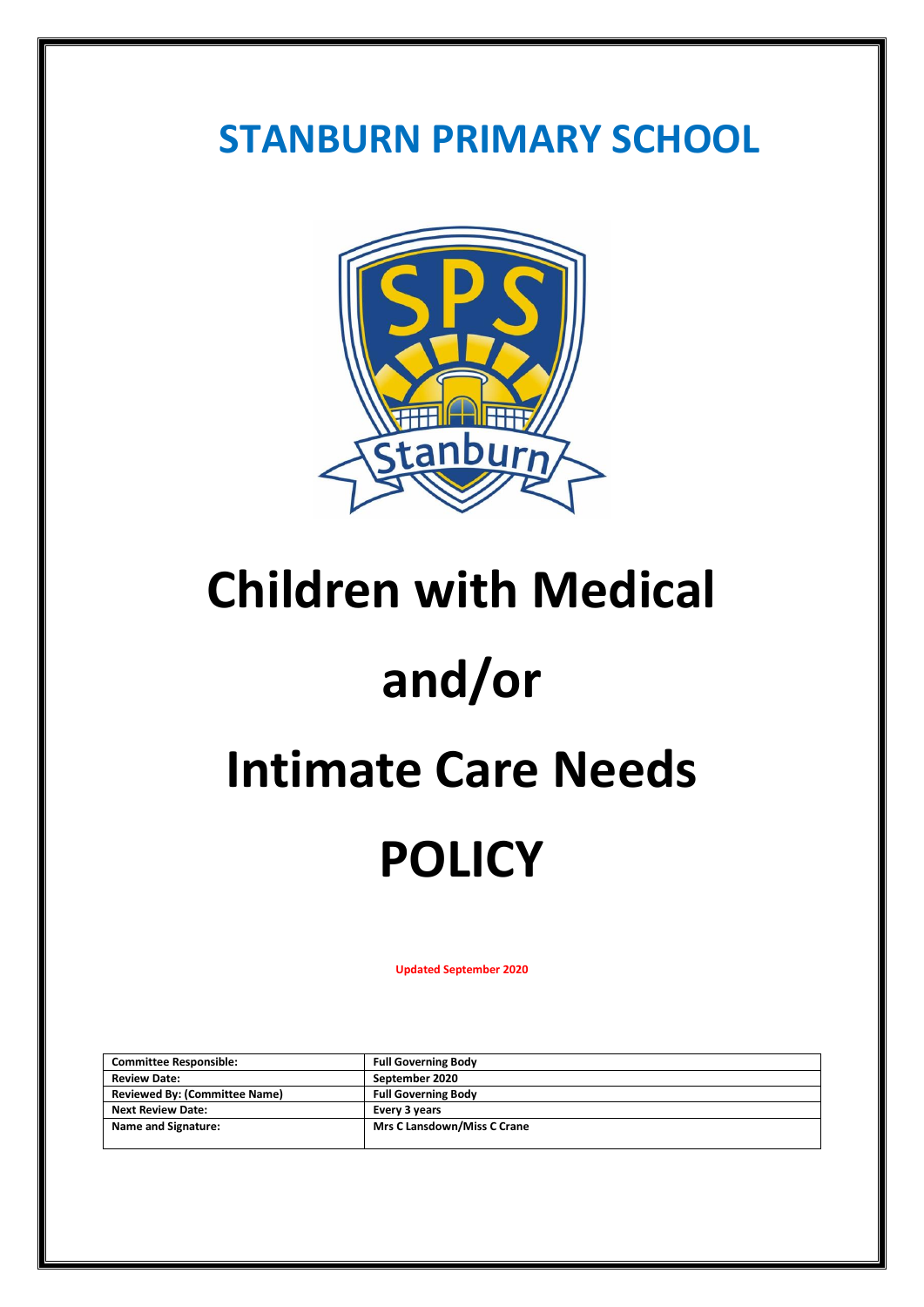### **Children with Medical and/or Intimate Care Needs**

#### **INTRODUCTION**

#### *RRSA - Article 23*

#### *A child with a disability has the right to live a full and decent life with dignity and, as far as possible, independence and to play an active part in the community.*

Stanburn Primary School is an inclusive school and we recognise that all pupils with medical or intimate personal care needs should have access to education and play a full and active part in school life. Some pupils with medical conditions will be considered disabled under the definition set out in the Equality Act 2010.

Where this is the case the governing body will comply with their duties under the act. Some pupils may have Special Educational Needs (SEN). For these pupils this policy will be implemented in conjunction with the SEND Code of Practice (2014). Individual Health Plans will form part of any Education and Health Care Plan.

The school recognises that it has a responsibility to meet the needs of all its pupils including those who may be temporarily unable to attend due to sickness.

Confidentiality on medical conditions or personal care needs will be maintained at all times.

#### **AIMS**

#### *RRSA - Article 24*

#### *Every child has the right to the best possible health. Governments must provide good quality health care, clean water, nutritious food, and a clean environment and education on health and well-being so that children can stay healthy.*

- To provide a high quality education to all pupils with medical or personal care needs
- To provide care in a manner that respects the rights and upholds the child's dignity, including by taking into account the wishes and preferences of the child, maximises safety and comfort and protects against intrusion or abuse but also encourages the individual to care for themselves as much as they are able.
- To minimise the disruption to a pupil's education, to provide continuity of educational provision and to ensure that normal schooling is in place as far as the incapacity allows.
- To ensure there is effective communication and exchange of information between the school, parents, carers, other education providers and health care professionals involved in the pupil's education and well-being.
- To ensure that the pupil has access to a broad and balanced curriculum.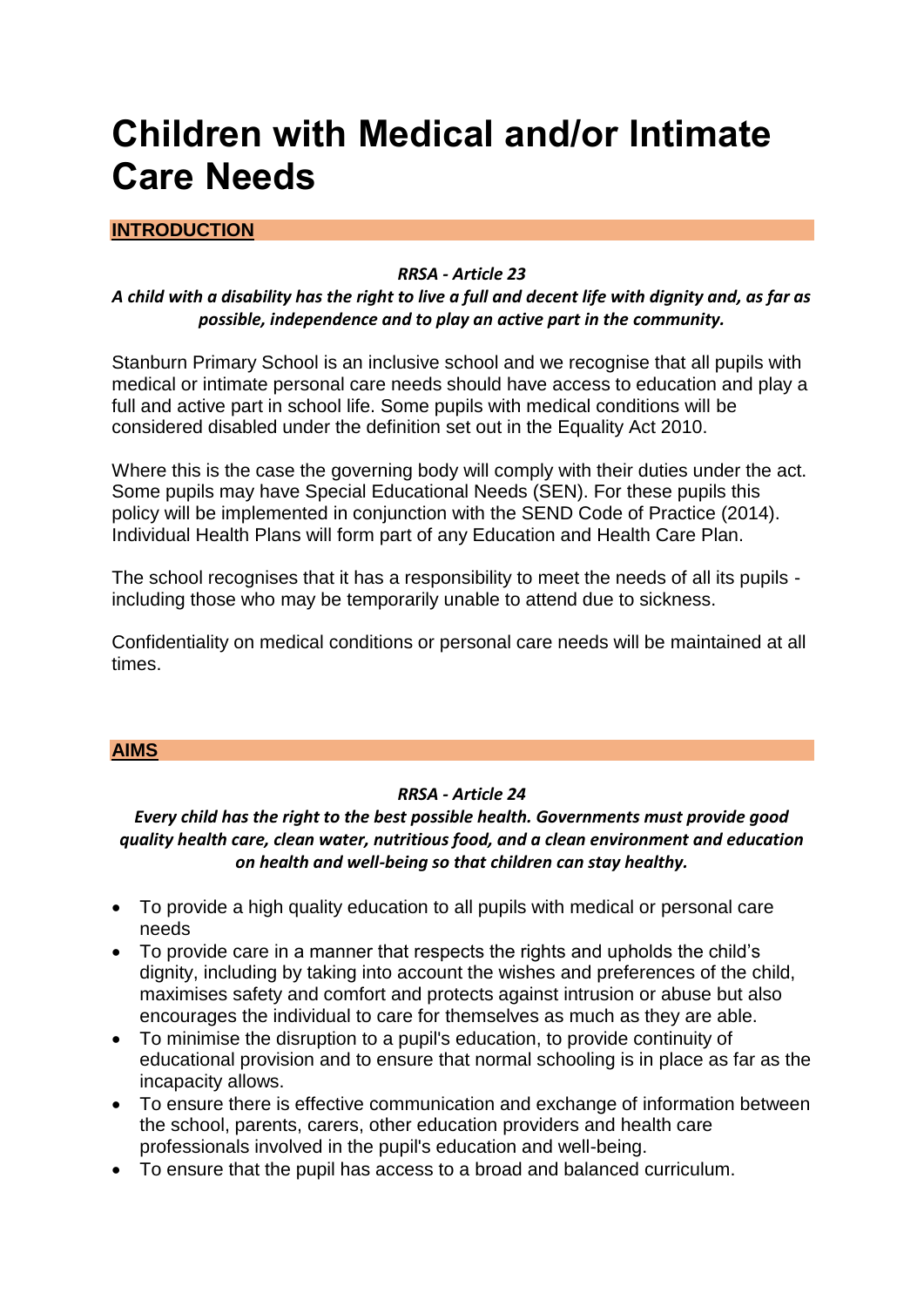- To make reasonable adjustments to the timetable and learning environment, if required, which take account of a child's particular needs.
- To consider the views of the pupil and parents to endeavour to provide opportunities for the pupil to have contact with peers.
- To draw up effective plans with all partners including parents and health care professionals which enable the pupil to experience a successful return to school following an absence.
- To plan for and support the admission of pupils with medical needs who are new to the school.

#### **DEFINITION**

Intimate personal care is hands-on physical care in personal hygiene, and/or physical presence or observation during such activities. It includes:

- Body bathing other than to arms, face and legs below the knee.
- Toileting, wiping and care in the genital and anal areas.
- Continence care. Placement, removal and changing of incontinence pads.
- Menstrual hygiene.
- Dressing and undressing.

#### **IMPLEMENTATION**

#### *RRSA - Article 3*

*The best interests of the child must be a top priority in all decisions and actions that affect children.*

#### **Position of Trust and Duty of Care to Safeguard the child**

- Ensure that an additional adult is present wherever a child is changed/cleaned.
- Ensure that parents are consulted before any intimate care takes place.
- Ensure that there are stocks of gloves, wipes and bags for disposal of soiled items.

Staff designated to provide intimate personal care to a pupil will be subject to enhanced DBS checks under the Safer Recruitment Policy they will also be expected to adhere to the School's Statement of Commitment. They are placed in a position of trust and have a duty to provide care which promotes health, wellbeing and the safety of the child.

If staff notice any changes in an individual's appearance that may require attention e.g. rashes, blisters, sores etc these should be reported to School Welfare and any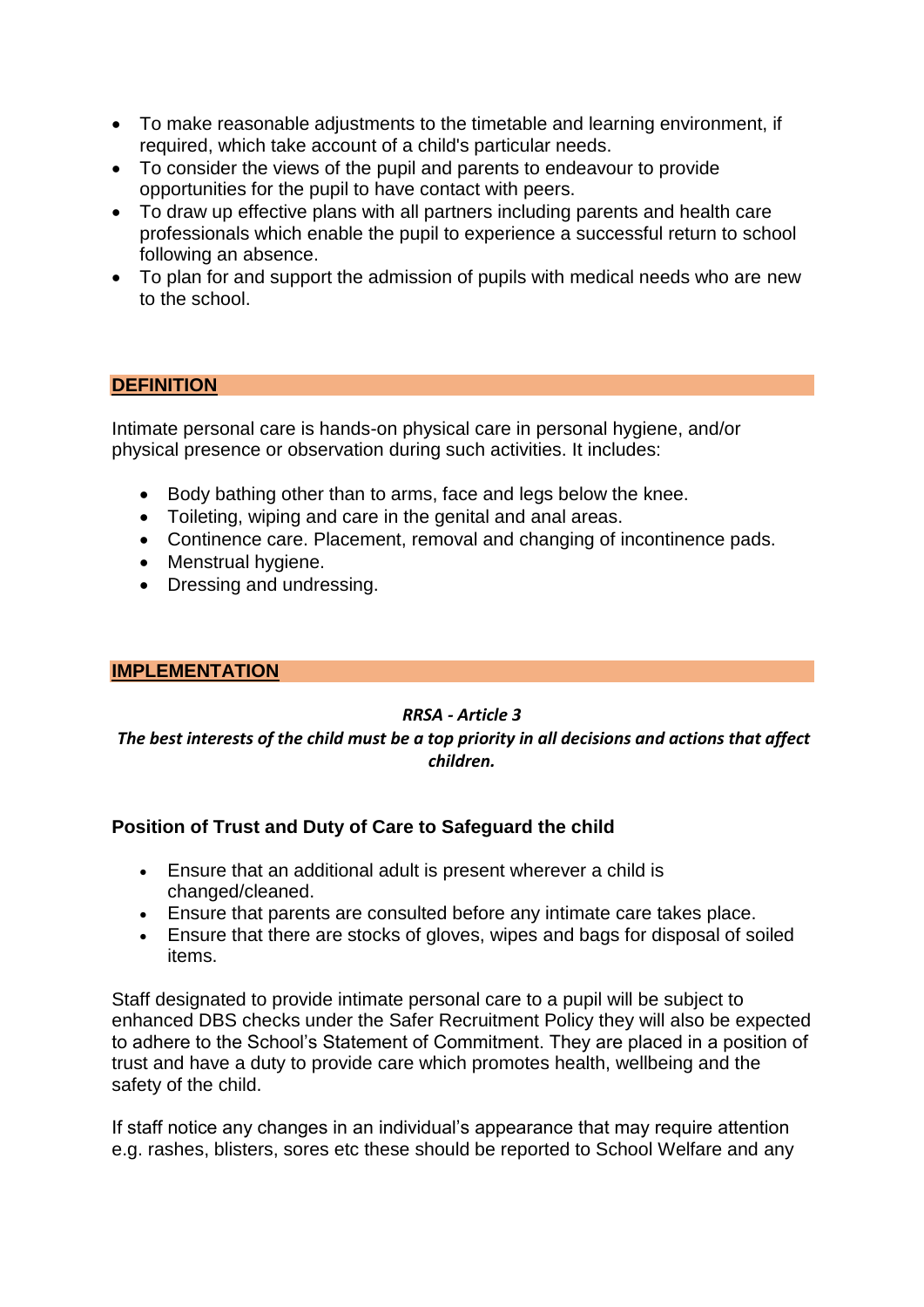concerns regarding abuse and/or neglect should be reported to the Designated Safeguarding Lead in accordance with the Child Protection Policy.

#### **Admissions and Health Care Needs**

Pupils with medical conditions will be admitted to the school unless it would be detrimental to the health of that child or others to do so. Arrangements to support new arrivals or pupils with a new diagnosis will be put in place within two weeks or as soon as possible after that.

The school will seek information about the child's assessed needs to ensure appropriate arrangements are in place to provide health care including intimate personal care or clinical tasks required to manage a medical condition of pupils with long term medical needs. Appropriate individuals, including supply teachers will have access to this information. If intimate care is required on a routine basis then the School will devise, in cooperation with health professionals, the child and their parents/carers, an agreed health care plan which will include:

- details of a pupil's condition
- intimate personal care requirements
- triggers, signs and symptoms
- special requirements e.g. dietary needs, pre-activity precautions
- medication and any side effects
- what to do and who to contact in an emergency

#### **Medical Needs**

When a pupil has a medical condition this is recorded on a 'medical information sheet' which is kept in the class file. This sheet also includes a photograph of the pupil/s concerned.

When a pupil is absent from school for more than five consecutive school days with a medical condition the school will notify the Inclusion Leader and examine how the pupil can best access the curriculum. Arrangements will then be made in liaison with parents to provide the pupil with learning to be done at home as soon as they become able to cope with it and/or on their return to school.

The Education Welfare Service will be informed about a pupil's absence when it is in excess of five consecutive days.

The Inclusion Leader is the named person for children with medical needs. After an absence of consecutive 15 days or more or where there is a pattern of recurring illness, the Inclusion Leader will be informed.

The pupil with medical needs should remain on the school's roll and where they are receiving education from an alternative provider, their absence will be recorded as 'approved educational activity'.

The pupil's needs will be assessed and curriculum plans and records accessible.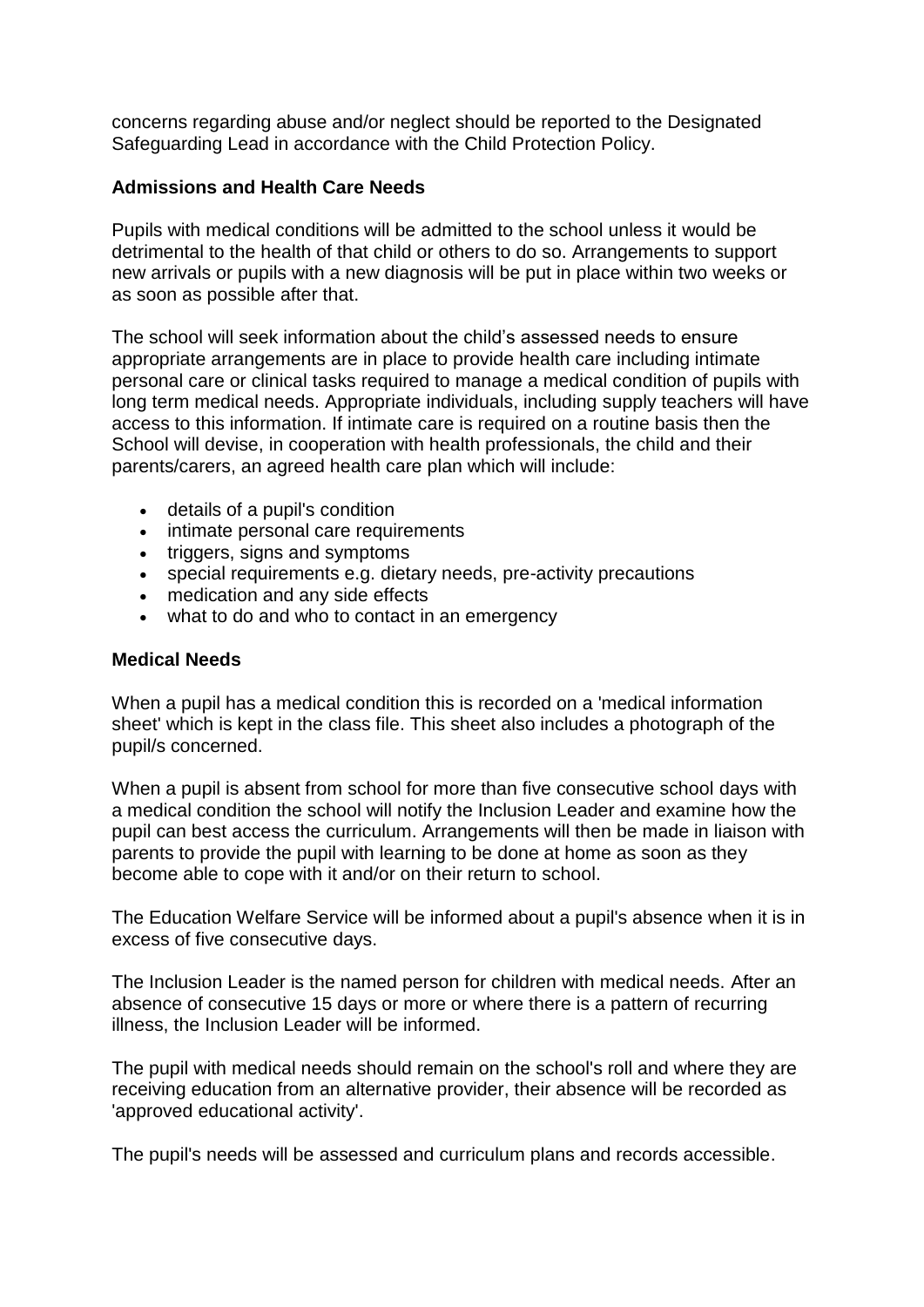The Inclusion Leader will liaise with parents and other agencies which may include any of the following:-

the class teacher, Education Welfare Officer, Educational Psychologist, Hospital Education Service, Health Service, Local Education Authority, Harrow Tuition Service, SEN Assessment and Review Service, Children's Services, personnel from other local authorities.

The Inclusion Leader and class teacher will draw up, monitor and review an Education Support Plan which sets out how the pupil's needs will be provided for, in collaboration with the relevant agencies.

The Headteacher will make sure that all parents and members of staff are aware of the school's policy and procedures for dealing with medical needs. The Headteacher will also ensure relevant members of staff are appropriately trained in sufficient numbers.

There is no legal duty which requires school staff to administer medication; this is a voluntary role. Staff who do volunteer will be given access to information and training by the relevant health services to administer inhalers, creams, Epipens and Piriton. Parents are key partners in ensuring their children's health needs are met. They will be involved in drafting and updating any health care plans.

Pupils will be as fully involved as possible in their medical support and in ensuring their health care plan is followed.

Prior written agreement will be required from parents before the school will agree to administer medication and these consent forms are kept in school.

Inhalers, creams, epipens, piriton and only other medication that has been agreed as necessary will be administered in school provided the medication is in original packaging and is in date.

Medication, eg for pain relief, should never be administered without first checking maximum dosage and when the previous dose was taken. Parents written agreement will be required and they will be kept informed about any medication given in school. Records of all medicines administered to children will be kept.

Medication is securely stored in the Welfare Room and pupils will have access to their medication under the supervision of welfare staff and this is recorded in the log book. Emergency medication e.g. epipen is available within easy reach of both the relevant class teacher and welfare staff.

Parents will collect medicines held at school at the end of each term, or in July at the end of the academic year. Parents are responsible for the disposal of date expired medicines. Any medicines not collected a month after the expiry date will be safely disposed of by the school.

If a child is diagnosed with diabetes, training by the relevant health services is given to enable welfare staff to monitor and record blood sugar levels. This is recorded in the log book and home link diary. An individual health care plan will be followed by trained school staff for any affected pupil.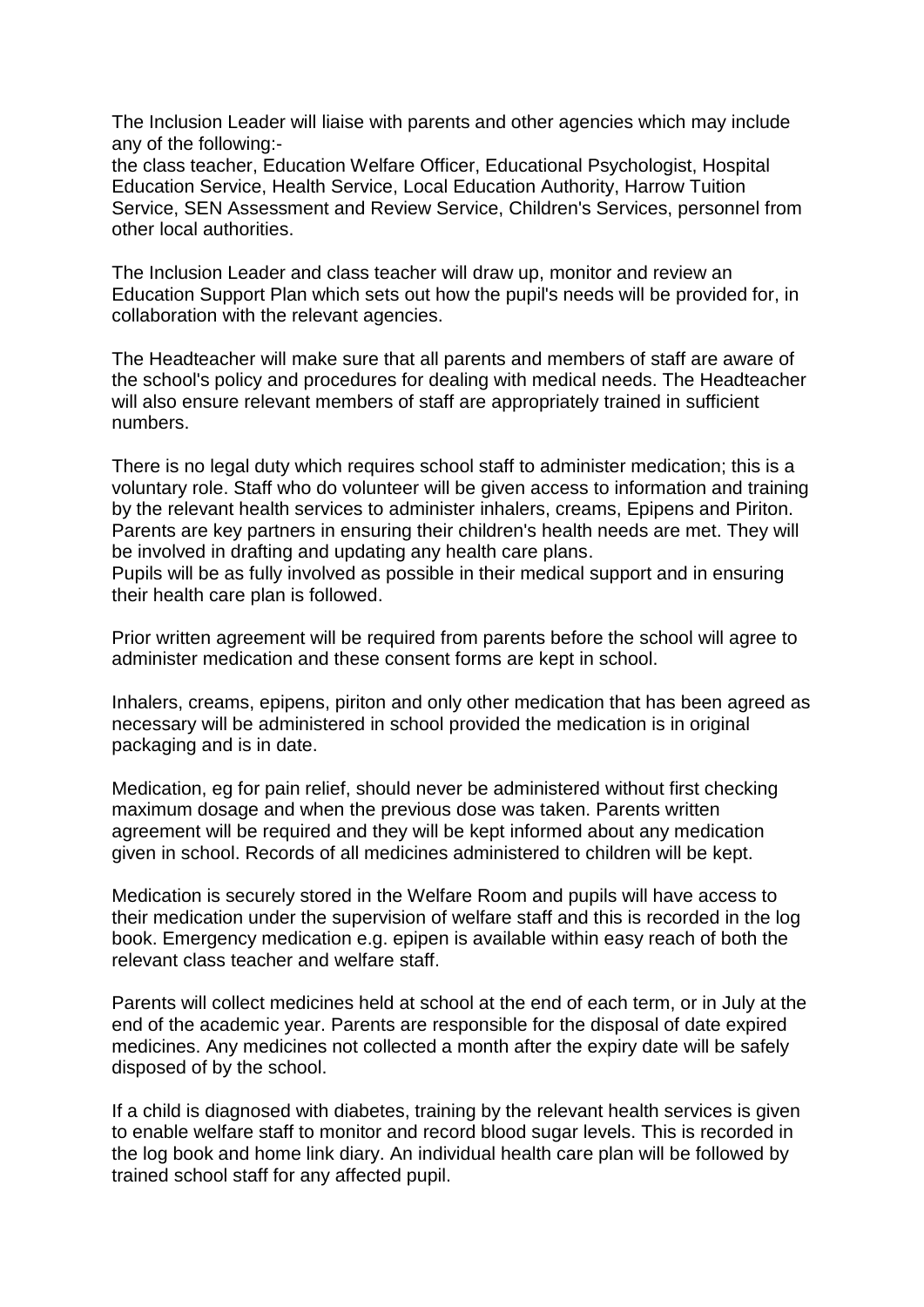Pupils with medical or intimate care needs will be encouraged to participate in school trips/journeys, wherever safety permits.

The school will contact the school nurse to ensure that appropriate advice and training is given when needed.

The school will consider the need for assessment under the Code of Practice on the Identification and Assessment of Pupils with Special Educational Needs, following consultation with the relevant agencies.

The school will use all its available resources and equipment to enable the pupil to address the learning objectives in all areas of the curriculum. The school will ensure that appropriate resources can be accessed for use in the school, home or hospital context.

I.T. should play an important part in supporting the continuity and quality of learning for pupils with medical needs. Opportunities to use technology should be included wherever possible in the pupils' learning programmes.

#### **Practice Guidance – General Personal Care**

Pupils should be encouraged and supported to be as independent as possible in all their care tasks. Staff should not undertake tasks which pupils are able to perform themselves provided they have sufficient time and support.

Where both men and women are working in class, boys & girls may be cared for by women. Male staff will generally assist only boys, but if necessary at any time they may assist female staff with girls' personal needs. All staff will carry out such care professionally and sensitively, as expected in all areas of their work.

Staff must be culturally sensitive and aware of different concepts of privacy, nudity and in/appropriate touch.

Where intimate care is required in circumstances outside a health care plan or not related to an ongoing medical condition staff will provide care in line with the expectations set out in this policy in order to promote the welfare of the child. Where intimate care is provided in an emergency, staff will notify the child's parents/carer of the care that was provided.

#### **Day trips, residential visits and sporting activities**

Teachers should be aware of how a child's medical condition will impact on their participation, but there should be enough flexibility for all children to participate according to their own abilities and with any reasonable adjustments. Schools should make arrangements for the inclusion of pupils in such activities with any adjustments as required unless evidence from a clinician such as GP states that this is not possible.

Schools should consider what reasonable adjustments they might make to enable children with medical needs to participate fully and safely on visits. It is best practice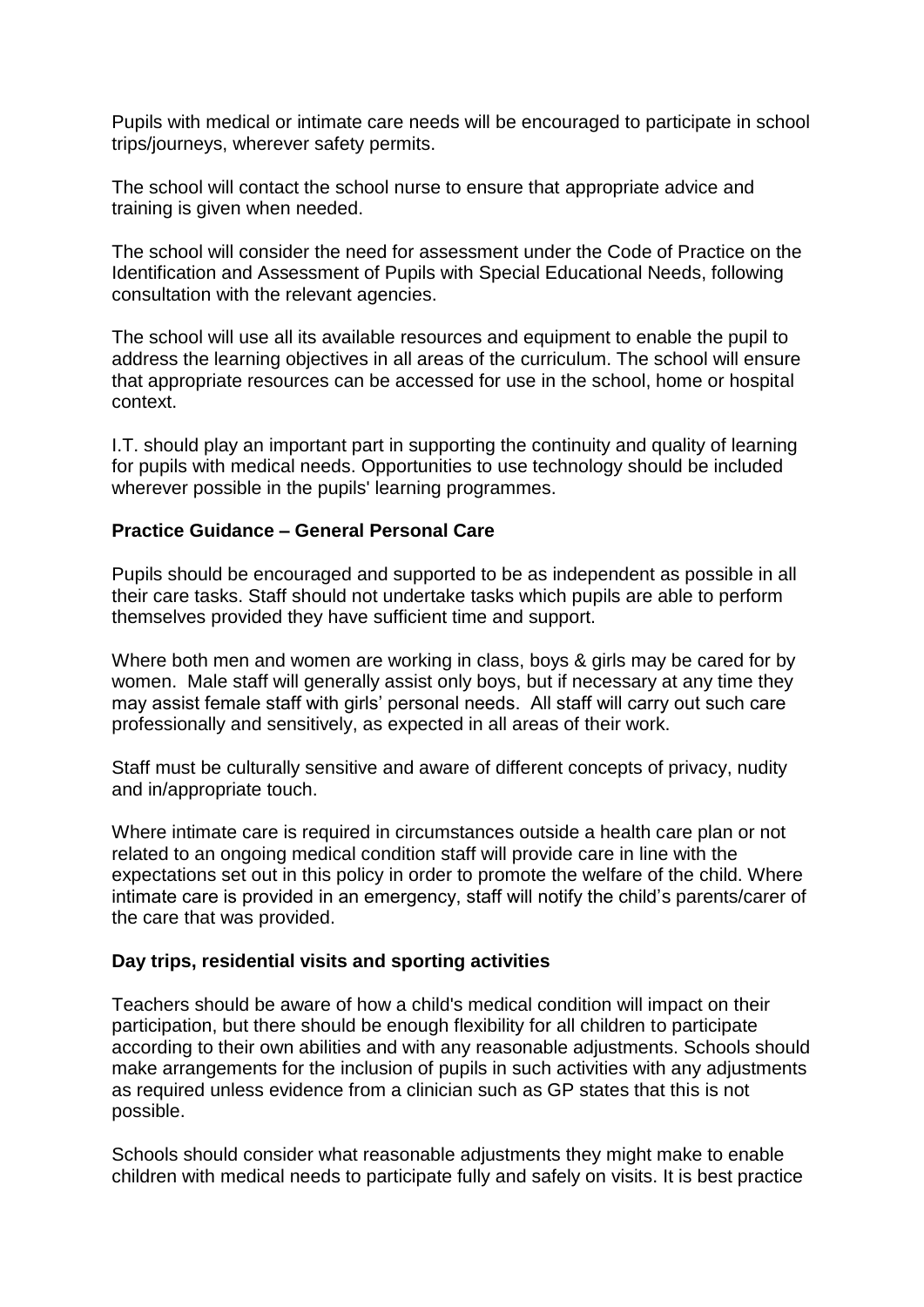to carry out a risk assessment so that planning arrangements take account of any steps needed to ensure that pupils with medical conditions are included. This will require consultation with parents and pupils and advice form the relevant healthcare professional to ensure that pupils can participate safely. Please also see Health and Safety Executive (HSE) guidance on school trips.

#### **MONITORING AND EVALUATION**

Pupils' educational performance will be monitored closely and will be reviewed on a regular basis.

There will be ongoing evaluation of the effectiveness of the educational provision for pupils with medical needs.

#### **Continuing Professional Development**

Staff who support pupils with particular medical conditions will receive appropriate training so as to ensure they are competent to meet their individual needs. The school will liaise with relevant health care professionals to ensure appropriate training can be accessed.

#### **Managing medicines on school premises**

Medicines should only be administered at school when it would be detrimental to a child's health or school attendance not to do so.

No child under 16 should be given prescription or non-prescription medicines without their parent's written consent - except in exceptional circumstances where the medicine has been prescribed to the child without the knowledge of the parents. In such cases, every effort should be made to encourage the child or young person to involve their parents while respecting their right to confidentiality. Schools should set out the circumstances in which non-prescription medicines may be administered.

Where clinically possible, medicines should be prescribed in dose frequencies which enable them to be taken outside school hours.

A child under 16 should never be given medicine containing aspirin unless prescribed by a doctor. Medication, eg for pain relief, should never be administered without first checking maximum dosages and when the previous dose was taken. Parents should be informed.

Schools should only accept prescribed medicines that are in-date, labelled, provided in the original container as dispensed by a pharmacist and include instructions for administration, dosage and storage. The exception to this is insulin which must still be in date, but will generally be available to schools inside an insulin pen or pump, rather than in its original container.

All medicines should be stored safely. Children should be made aware where their medicines are at all times and be able to access them immediately. Where relevant, they should know who holds the key to the storage facility. Medicines and devices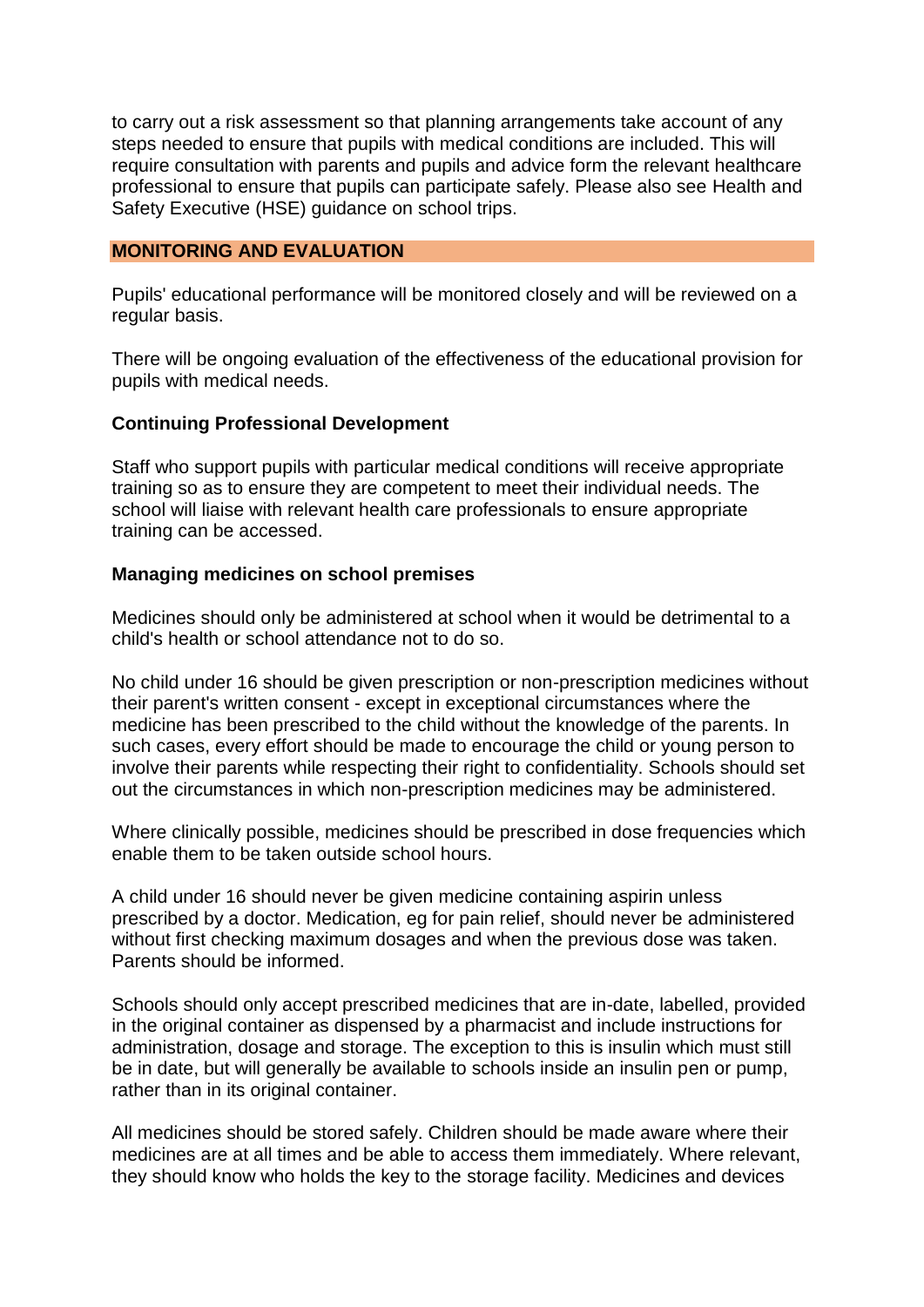such as asthma inhalers, blood glucose testing meter and adrenaline pens should be always readily available to children and not locked away. This is particularly important to consider when outside of school premises eg on school trips.

When no longer required, medicines should be returned to the parent to arrange for safe disposal. Sharp boxes should always be used for the disposal of needles and other sharps.

#### **Emergency procedures**

Where a child has an individual health care plan, this should clearly define what constitutes an emergency and explain what to do, including ensuring that all relevant staff are aware of emergency symptoms and procedures. Other pupils in the school should know what to do in general terms, such as informing a teacher immediately if they think help is needed.

If a child needs to be taken to hospital, staff should stay with the child until the parent arrives, or accompany a child taken to hospital by ambulance. Schools need to ensure they understand the local emergency services cover arrangements and that the correct information is provided for navigation systems.

#### **Individual Healthcare Plans**

The healthcare professional has overall responsibility for the development of Individual Healthcare Plan. Individual Healthcare Plans will be used to support pupils with medical conditions and particularly when they are long term and complex.

Plans will be drawn up by the school, healthcare professional and parents. Pupils will also be involved when appropriate. Plans will identify:

- The triggers, signs, symptoms of the condition
- The steps needed to manage the condition and overcome any barriers to learning
- Who is responsible for implementing the plan and who will provide cover in their absence.

They will be reviewed at least annually or earlier if needs change.

In particular Individual Healthcare Plan should state:

- Individual requirements, including medications, access to food and drink and environmental factors
- Any support for pupils educational, social and emotional needs, including additional time to complete exams, use of rest periods or additional support
- The level of support needed. If a child self-medicates, this should be clearly stated. If a member of staff administers medications written permission by the parents and headteacher is required.
- The healthcare professional providing training and ongoing support.
- Who needs to be aware of the child's condition and the support required.
- Who to contact and what to do in an emergency.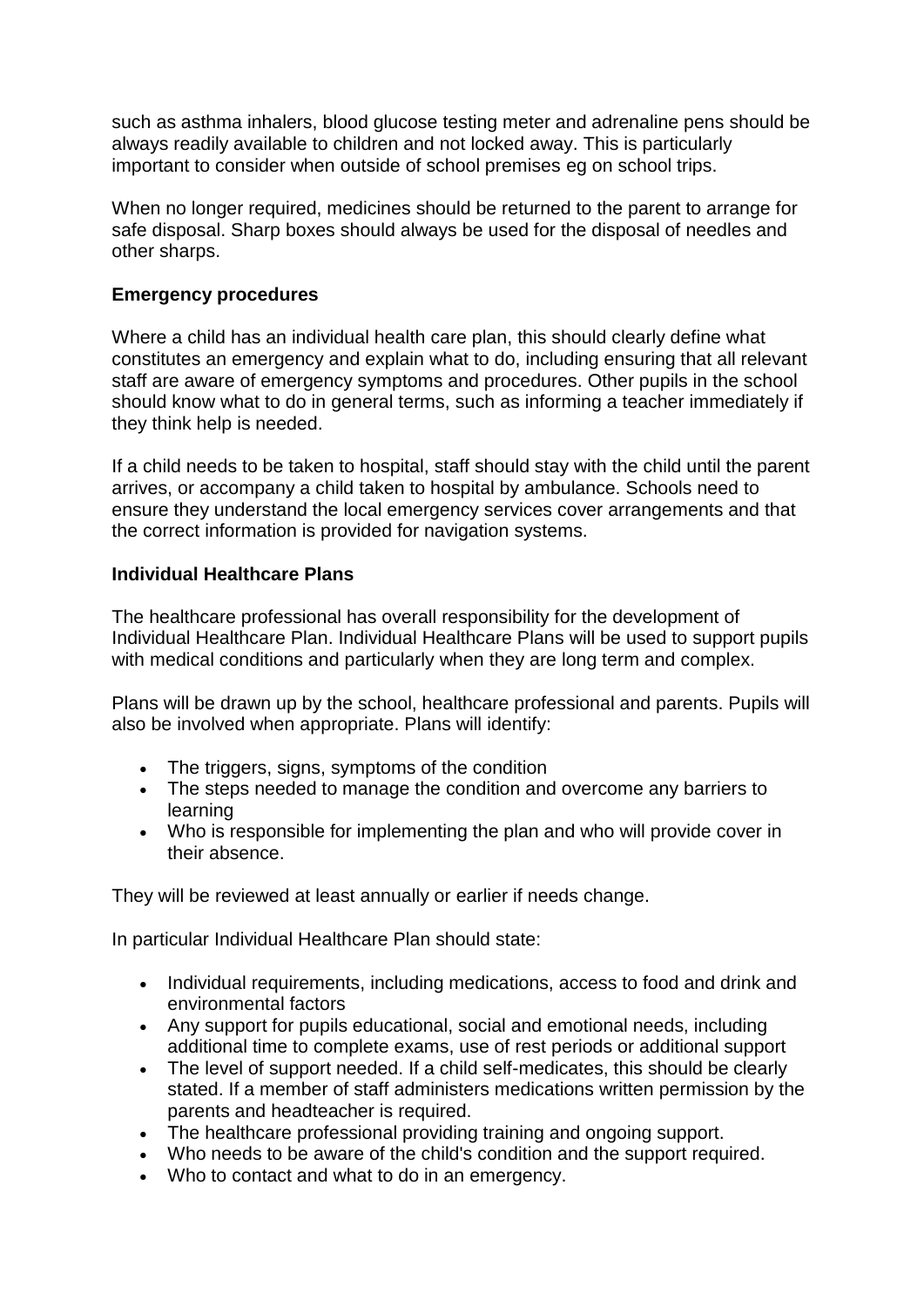#### **The Governing Body**

The governing body will ensure arrangements are in place to support all pupils with medical conditions.

Arrangements will focus on the needs of each individual and ensure that staff have appropriate training to provide suitable support. All relevant staff will be made aware of the child's condition/needs.

#### **Unacceptable practice**

Staff should use discretion and judge each case on its merits. It is generally considered unacceptable practice to:

- send children with medical conditions home frequently or prevent them from staying for normal school activities, including lunch, unless this is specified in their individual healthcare plans;
- if the child becomes ill, send them to the school office or medical room unaccompanied or with someone unsuitable;
- penalise children for their attendance record if their absences are related to their medical condition eg hospital appointments;
- prevent pupils from drinking, eating or taking toilet or other breaks whenever they need to in order to manage their medical condition effectively;
- require parents or otherwise make them feel obliged to attend school to administer medication or provide medical support to the child, including with toileting issues. No parent should have to give up working because the school is failing to support their child's medical needs; or
- prevent children from participating, or create unnecessary barriers to children participating in any aspect of school life, including school trips, eg by requiring parents to accompany the child.

#### **Appendix 1**

#### **Intimate Care Procedures**

Procedure for undressing and dressing pupils – after soiling/getting clothes wet/dirty: (Where a child is heavily soiled or in distress the parent/carer will be phoned and given the option of coming to school to change their child)

Ensure:

- You have told another member of staff that you are involved in an intimate care procedure.
- Ensure the privacy of the child is considered.
- Ensure two members of staff are present if there will be direct physical contact with the child.
- Ensure you are wearing disposable gloves.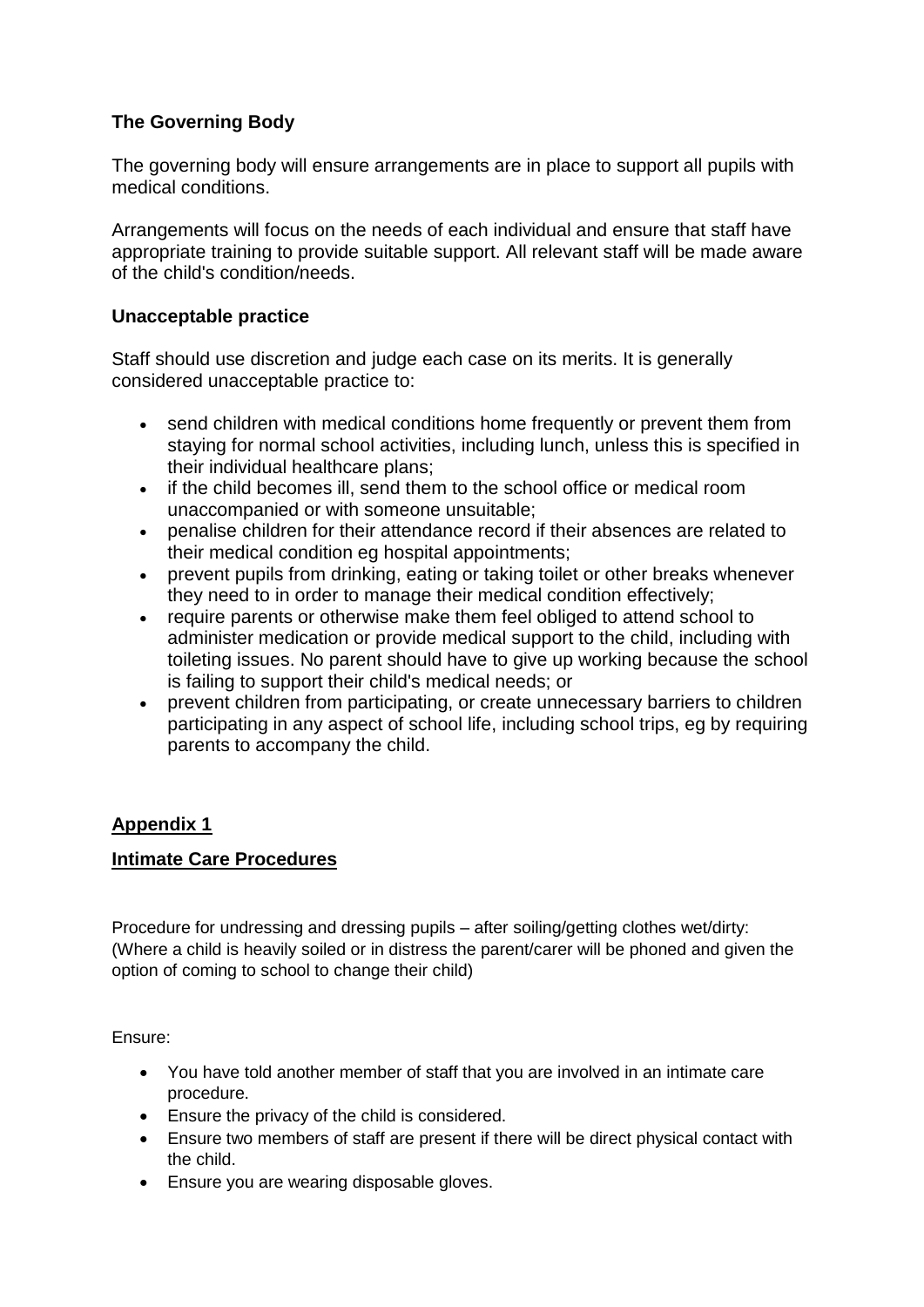- Encourage the child to remove clothing from lower body first and to do it independently. Provide help or assistance only when, and if needed.
- Wash/clean as required again encourage the child to do this independently using wet wipes. Ensure lower regions are covered before removing garments from upper body (if necessary).
- Give the child the clean clothes (either provided by the parents/carers, or where these are not present lend them some clothes from the school supply)
- Encourage the child to dress themselves. Provide help and assistance as appropriate/required.
- Put the wet or soiled clothes in a plastic bag and ensure the child takes them home at the end of the day. Where appropriate we will speak to the parents as well.
- Child must then wash their hands, with soap or gel.
- Remove gloves and wash your hands. Dispose of these in the appropriate bin.
- IMPORTANT Record the care given in medical log book. A second member of staff must also sign.

#### **Appendix 2 Intimate Care Procedures - Procedure for changing nappies / pull ups:**

(Where a child is heavily soiled or in distress the parent/carer will be phoned and given the option of coming to school to change their child)

#### Ensure:

- You have told another member of staff that you are involved in an intimate care procedure.
- This takes place away from others, but with two members of staff present
- Ensure you are wearing disposable gloves.
- Remove clothes from the child's lower body, or provide help if they do can do it independently.
- Take off the nappy while the child is standing.
- Wipe away the mess using wipes provided. It may be possible to encourage the child to do this for themselves.
- Ensure the skin is clean and dry.
- Put on a clean nappy (using a changing mat) or pull up (whilst child is standing). Check that it fits snugly around the waist and legs.
- Dress the child or allow them to dress themselves if they are able to.
- Ask the child to wash their hands.
- Ensure that the soiled nappy is put in a nappy sack or plastic bag and dispose of the nappy using the appropriate bin.
- Dispose of gloves and apron.
- Wash your hands with soap, encourage child to wash their hands too.
- Record in log book in welfare.